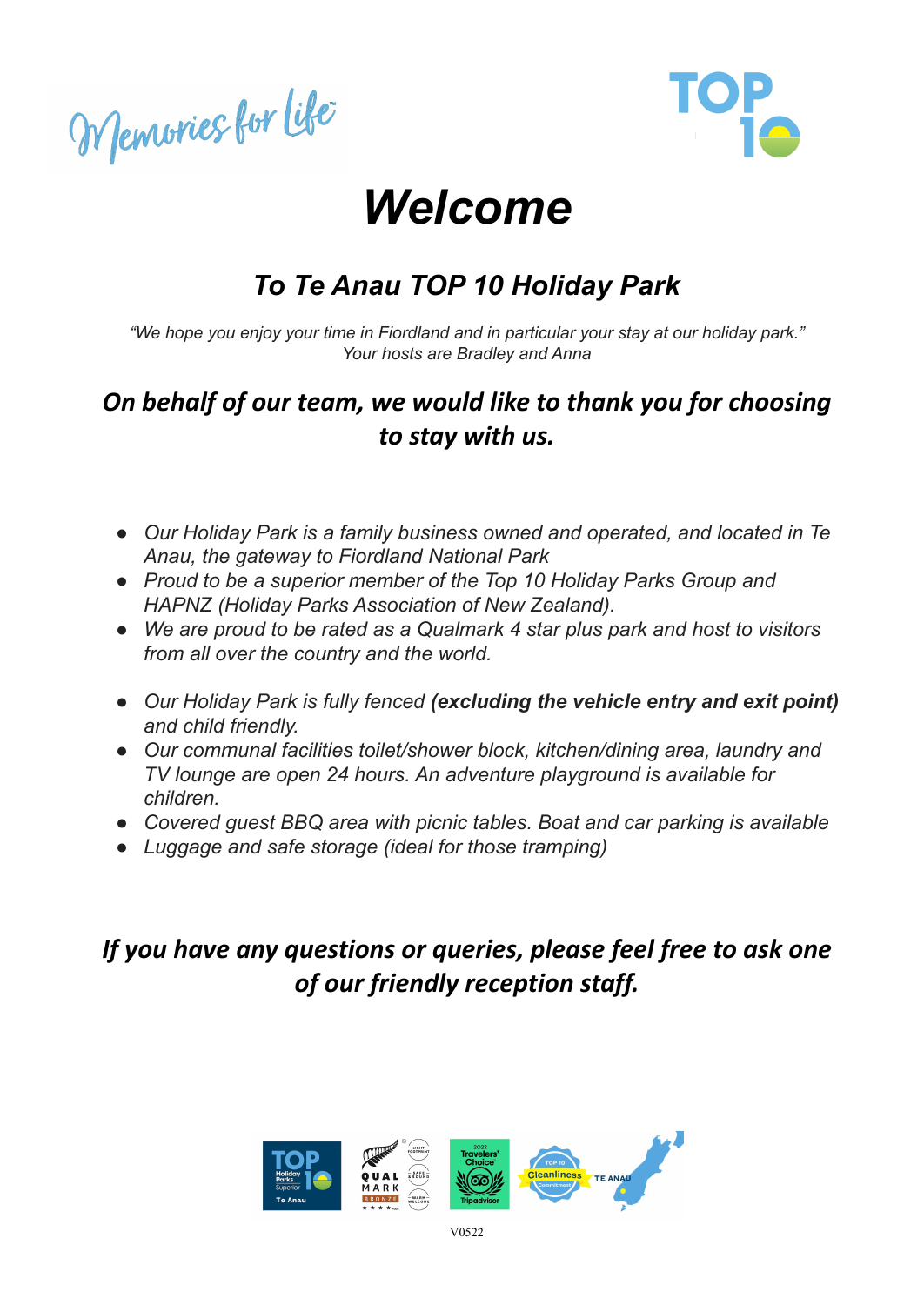Memories for life



#### *ESSENTIAL INFORMATION*

#### **EMERGENCY PROCEDURES:**

- i. Sound alarm. Ensure Fire Service is called. Use the direct dial phone located outside Reception during after hours to contact the night duty manager.
- ii. Leave premises immediately by the nearest escape route.
- iii. Report to assembly area at Playground area (out front of reception) for further instructions.
- iv. Only if conditions permit, should attempts be made to extinguish fire.

#### **Incase of an Earthquake**:

DROP COVER HOLD until shaking stops and proceed to the evacuation assembly point.

#### **TELEPHONE:**

There is a **24 hour phone located outside Reception**, please use this for any emergencies or noise complaints, outside reception hours. Our listed phone number is not manned outside of reception hours.

#### **INTERNET:**

Free 500mbs of wifi is available for guests, wifi password is Top1020. Extra unlimited wifi is available for purchase for \$2 per 24hours from reception.

#### **NO SMOKING:**

All units and communal facilities are smoke free. There are designated smoking areas, identifiable with the green umbrella. Smoking is not permitted inside any of our buildings. Smoking inside has been prohibited by New Zealand Law since 2004. We are required by Law to ensure guests comply with the No-Smoking inside requirement.

*SMOKING IN UNITS AND DOORWAYS WILL INCUR AN INSTANT CHARGE*

#### **RECEPTION HOURS:**

- i. Summer; Monday to Sunday 8.00am 9.00\*pm
- ii. Winter; Monday to Sunday 8.30am 6.00\*pm
- iii. Public Holidays and Christmas Day, shorter hours may apply.

\*Hours subject to change and are advised on sign at the reception door.

#### **DEPARTURE / CHECK OUT TIME:**

Departure from sites & check out from units is 10.00 a.m.

- i. Please return all keys to reception on departure.
- ii. If checking out before reception opens, please lock the door and put key in the key drop box, located by reception door.
- iii. If you wish to have a late check-out, this must be prearranged with management and there is a \$30 charge.

#### **WE ARE PET FRIENDLY BY ARRANGEMENT:**

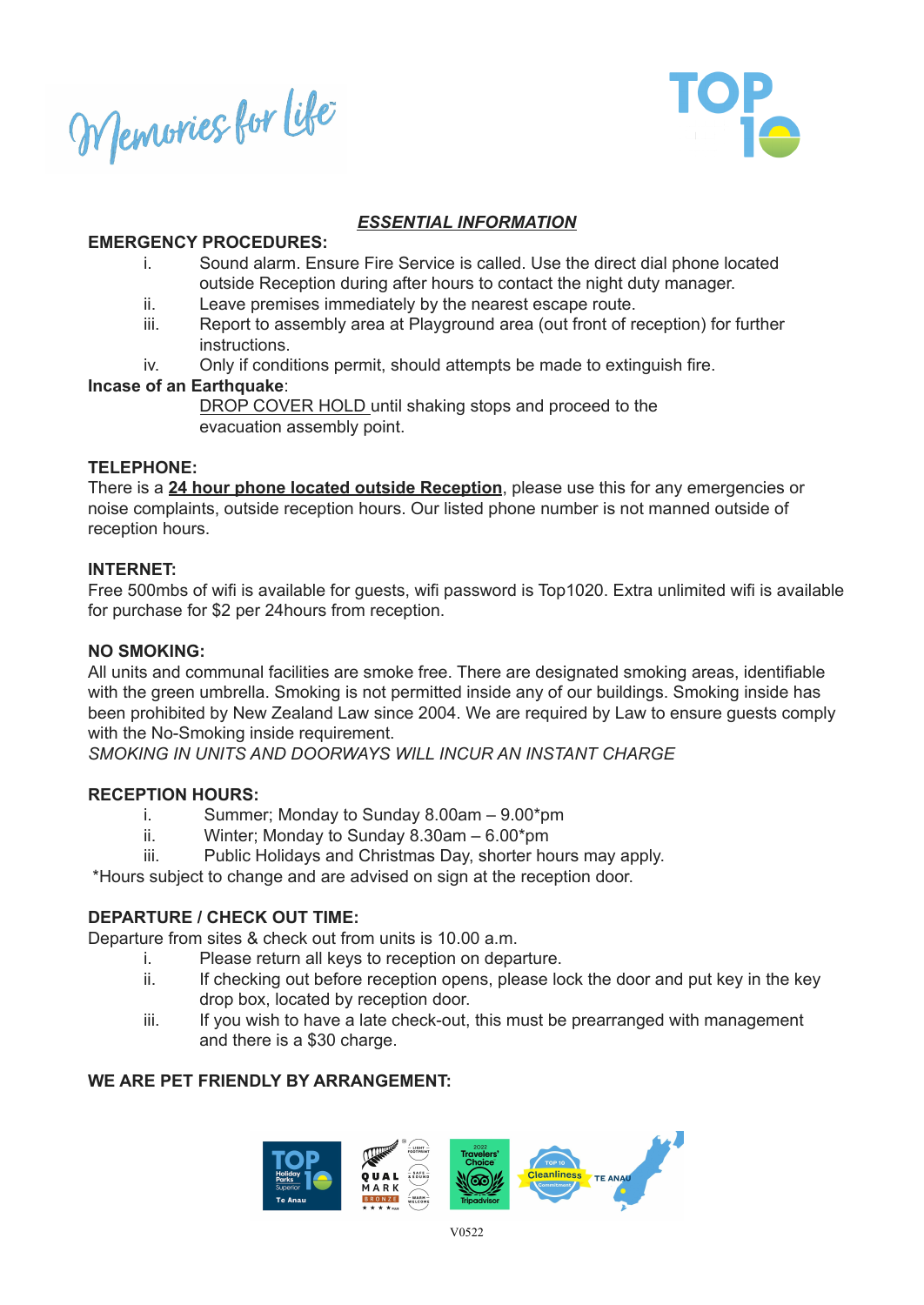Memories for life



If you have made a prior arrangement with management, we welcome your pets. No pets are allowed inside any buildings or communal facilities. Pets must be contained in your van and remain restrained at all times. All pets to be checked in on arrival, failure to do so may result in additional charges and your immediate departure.

#### **CAMPERVANS AND CARAVANS**

- i. All campervans are to have a current electrical warrant of fitness (EWOF) and comply with LPG standards (NZS 5423:1996)
- ii. All campervans and caravans must have their own waste water containers.
- iii. Chemical toilets and wast water must be emptied in the dump station only, located behind reception DO NOT empty chemical waste down the toilets.

#### **RECYCLING AND RUBBISH:**

We provide bins around the park for placing of rubbish for your convenience.

- i. The **GREEN LID BINS** are for **GENERAL RUBBISH**
- ii. The **RED LID BINS** are labeled **TIN ALUMINUM.**
- iii. The **YELLOW LID BINS** are for **GLASS**, Please take care when disposing of glass (noise control)
- iv. The **BLUE LID BINS** are for **PLASTIC**
- *v.* There is a separate **CARDBOARD** bin behind the recycling center located near the car wash area. Please flatten all cardboard.

#### **SERVICES AND FACILITIES**

#### **FREE TOUR BOOKING OFFICE**

We are proud to be a free booking agent for trips and activities. With so much to see and do here in Te Anau and within the Fiordland National park be sure to check in with our educated reception staff to book your next adventure.

Activities include:

- i. Milford Sound Cruise Kayak or Flights
- ii. Doubtful Sound Cruise Kayak or Flights
- iii. Fiordland Jet Jet Boating
- iv. Boat or Heli Track Transfers
- v. Float Plane
- vi. Historic Cruises
- vii. Glow Worm Caves
- viii. Fiordland Cinema
- ix. Fishing
- x. Mini Golf
- xi. Disc Golf
- xii. Escape Rooms
- xiii. Horse Trekking
- xiv. Bike Hire
- xv. Wildlife park and Nature tours.

#### **GUEST LAUNDRY:**

The laundry is located beside the communal kitchen.

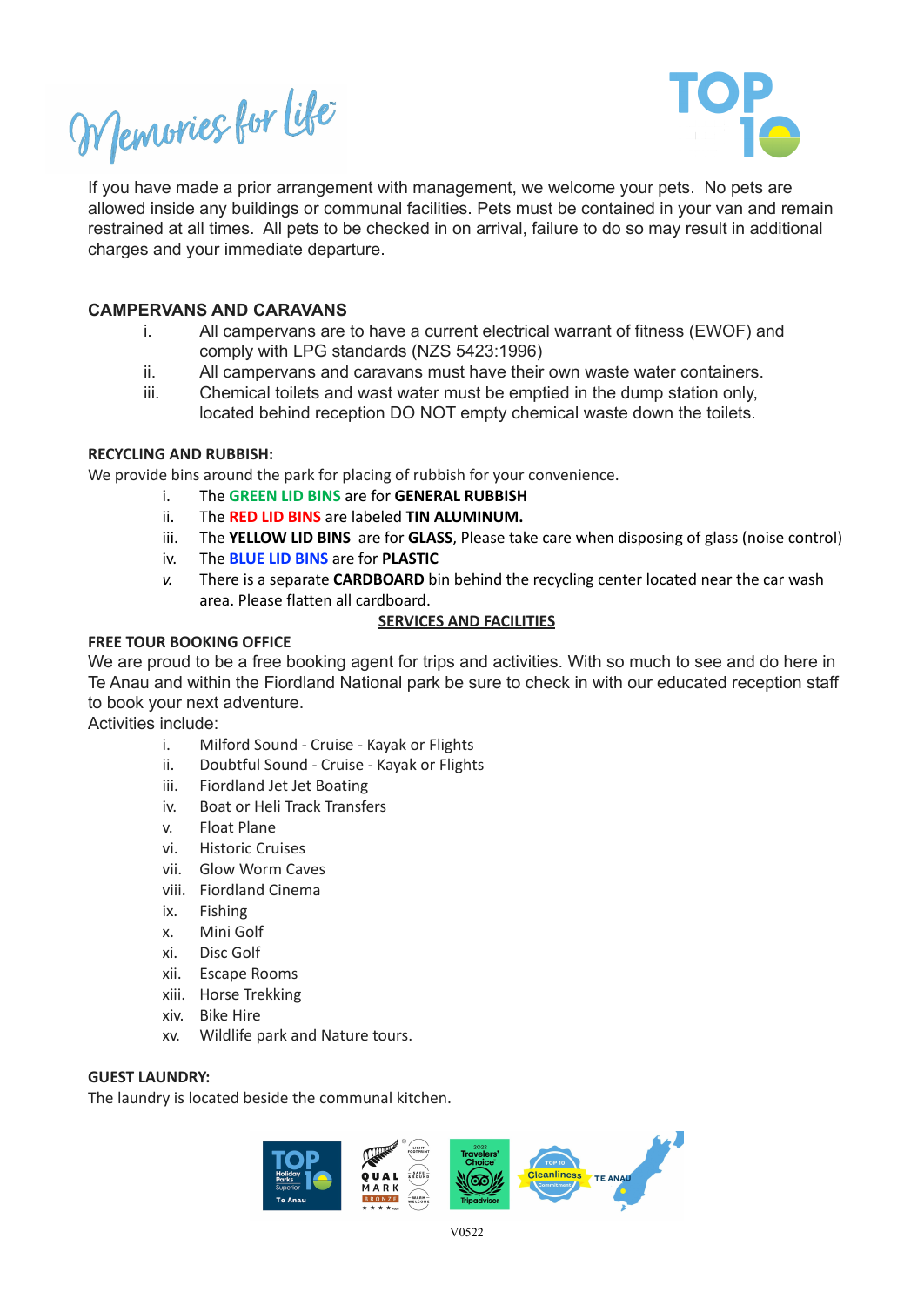Memories for life



- i. Washing Machines \$5 per load, they are coin operated and take \$1 & \$2 coins. Run for 30-40 minutes.
- ii. Dryers \$5 per load, they are coin operated and take \$1 & \$2 coins. Run for 30-40 minutes.
- iii. An iron and ironing board are provided in the laundry.
- iv. Washing Powder \$2 per sachet is available from Reception
- v. There is a clothesline provided situated alongside site number 1.

#### **VISITORS**

For the safety of all in our park, all visitors must report into reception on arrival prior to entering the holiday park. Visitors are by courtesy of management at all times and must depart by 9pm. NO visitors cars are permitted in the holiday park grounds.

#### **BEHAVIOUR AND CONDUCT**

Reasonable behaviour and dress at all times. No loud swearing or bad language. Excessive drinking and parties are prohibited. **Quietness** between **10:00pm and 8:00am** includes no radio or music please. If we hear you two tent sites away then you are too loud. Management reserves the right to refuse admission to any person and/or remove them from the holiday park, any person who in their opinion does not conduct themselves in a decent and reasonable manner. No refund will be made in such circumstances. Consideration must be shown at all times to other guests. Loss or accidents are not the responsibility of management.

#### **DAMAGE/ CLEANING FEE**

All damage is to be reported to reception immediately. If required, the cost of the damage to park property will be recovered. This includes the discharge of fire extinguishers without need. Extra cleaning fees will also be charged if extra cleaning is required after your departure.

#### **FOR HIRE**

We have a number of fabulous hire options available at the park. \*GO KART HIRE \* E-SCOOTER HIRE \* DVD'S \*COOKING PACKS

#### **COOKING/CROCKERY PACKS**

*CROCKERY & CUTLERY ARE PROVIDED IN ALL ACCOMMODATION UNITS FOR YOUR USE.* Complete cooking packs are available for hire from reception.

These are a pack for 2 people \$5 or 4 people \$10.

*These packs contain pots & pans, Crockery, cutlery and utensils for cooking and are for hire to ensure hygiene standards are met.*

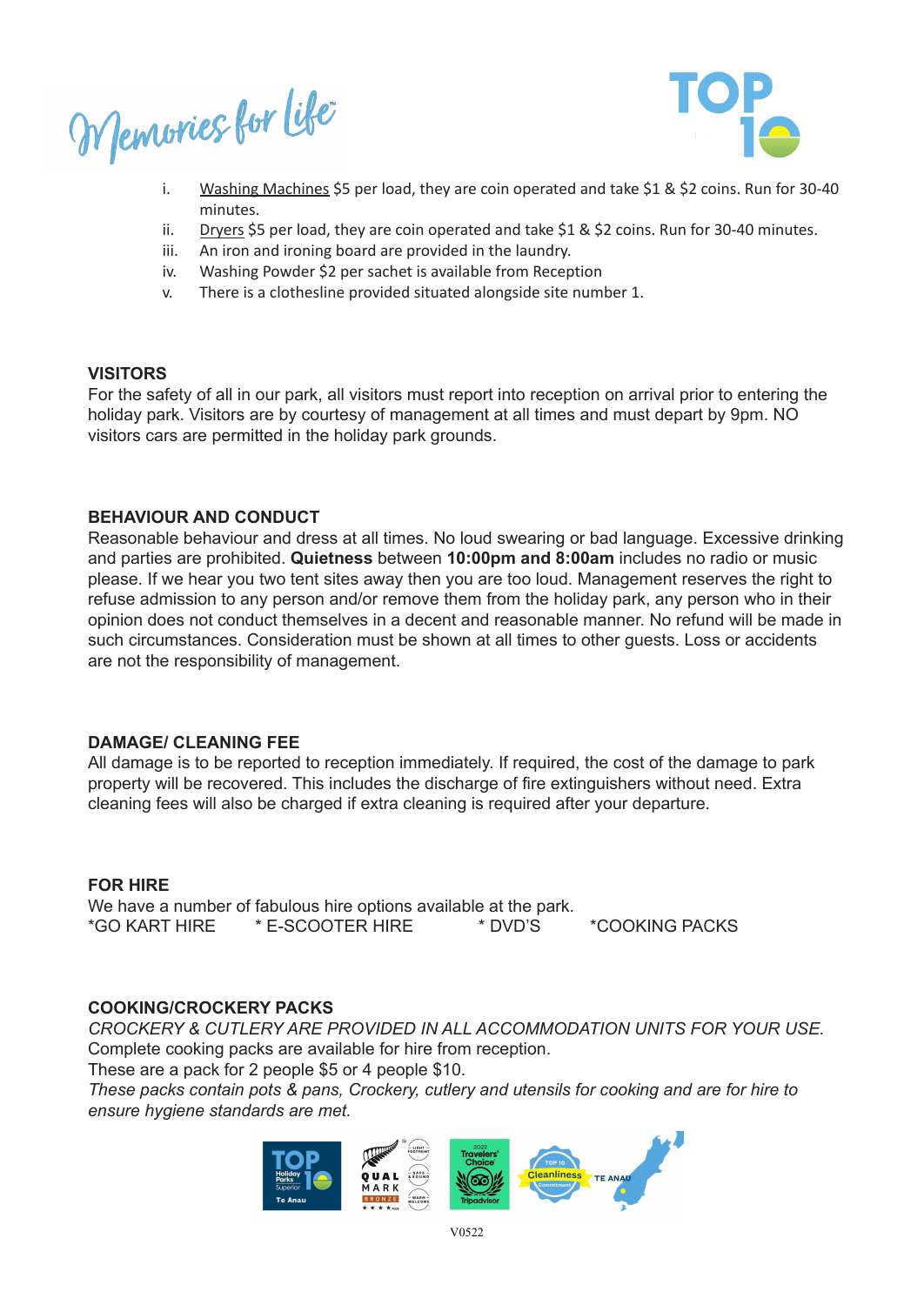Memories for life



#### **MORE INFORMATION**

#### **PARK MOTEL UNITS**

All our motel units are self-contained with a kitchenette. All bedding and towels are provided. Towel service only.

#### **ENSUITE UNITS**

All our ensuite units have breakfast making facilities only, for any other cooking please use the communal kitchen/dining area. All bedding and towels supplied. Towel service only.

#### **HOUSE**

The house is fully self-contained, with attached garaging. All cooking/crockery utensils are supplied, and all linen and towels provided. Towel service only.

#### **WHAT IS SUPPLIED**

Spare pillows and blankets, alarm clocks, heaters and hair dryers, (middle drawer of bedside cabinet) are available in all house, motel and ensuite units.

#### **ROOM SERVICING**

Motel, house and ensuite units receive a towel service only. Please help us to conserve water and energy by hanging your bath linen for reuse. If you would like your bath linen to be replaced please leave it in the bath or shower cubicle. It will be replaced when your room is serviced

#### **DELUXE CABINS**

Our cabins are supplied with full linen. A heater, TV, fridge and toaster are provided in all cabins. No Service supplied.

#### **UNISEX DORM/BACKPACKER ROOM**

A large single room has 5 sets of bunks with linen supplied on check-in. Use of communal facilities required. Cooking utensils/crockery pack can be hired.

#### **ROOM TELEVISION CHANNELS**

**1.** TVNZ 1 **2.** TVNZ 2 **3.** Chanel 3 **4.** Bravo **5.** Prime **6.** Rush **7.** Maori TV

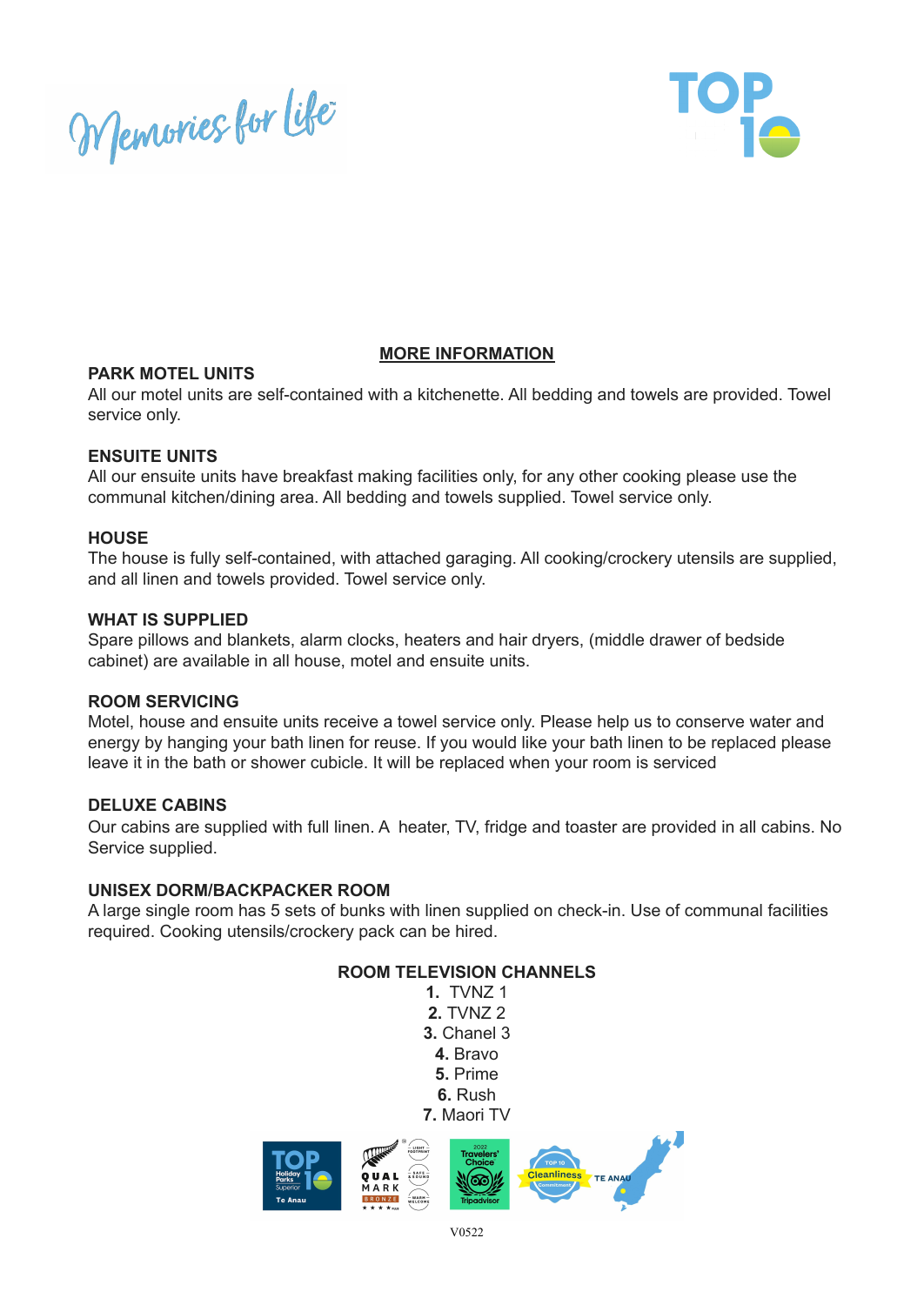



**8.** TVNZ Duke **9.** HGTV **10.** Eden **11.** Eden + 1 hour **21.** TVNZ 1 + 1 hour **22.** TVNZ 2 +1 hour **23.** TV 3 + 1 hour **26.** Parliament TV **27.** Te Reo

#### **FREE COMMUNAL BBQ:**

Available for all guests, is located out the front of reception near the playground

#### **HOT TUB**

Enjoy a soak in our private on site hot tub. With a temperature of between 38 -40 Degrees the hot tub is perfect to relax after a day of adventure. Max of 4 persons, and open during reception hours. Make a booking with reception today. \$20 for two for 1/2 an hour \$5pp extra adult/child.

#### **PLAYGROUND AND TOYS:**

Playground is situated out front of Reception and is suitable for most ages; we ask that all children be supervised while using the playground. Some extra activity options are available please ask reception.

#### **FORGOTTEN PROPERTY:**

We do not accept responsibility for your lost property. Any food left behind after check out will be discarded.

#### **OFFENSIVE ODOURS:**

There will be a charge for extra cleaning in units with offensive/strong cooking smells.

#### **DAMAGE AND BREAKAGES:**

Please report any unit/cabin damages by you or your guests to Reception. There may be charges incurred.

**MANAGEMENT RESERVES THE RIGHT TO EVICT ANYONE NOT ACTING IN A RESPONSIBLE MANNER.**

### *Please review our park on Tripadvisor, Like our Facebook page and follow us on Instragram @teanautop10*

*If you notice something that needs to be fixed or replaced in your room, please write what it is in our Mr Fix-It form, which you will*